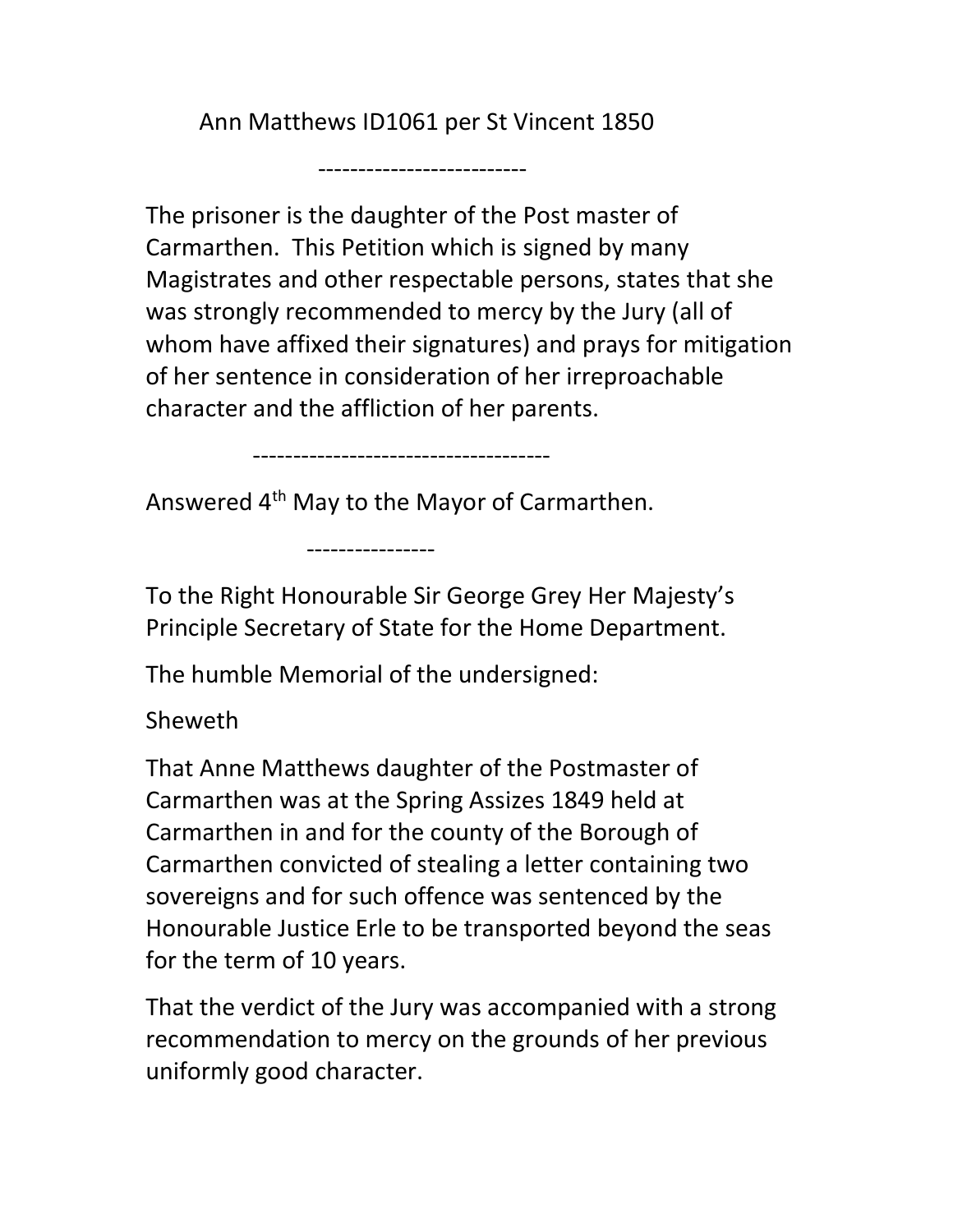That the sentence has plunged her unoffending parents who have always borne the highest possible character for respectability and integrity in the deepest affliction.

That your Memorialists in consideration of the previous good character of the said Anne Matthews respectfully crave that you will be pleased to recommend to Her Majesty such mitigation of the terms of her sentence as will preclude the necessity of her removal beyond the seas.

And your Memorialists will ever pray.

-------------------

John Lewis – Mayor of Carmarthen

John Jenkins – Alderman

Thomas Taylor Webb – Alderman

William Morris – JP for the County of Carmarthen

William Thomas – Alderman

And 28 other signatures

And 11 signatures of the Jury

Carmarthen

12th December 1849

Dear Sir

Ann Matthews convicted of robbing the Post Office in this town and sentenced to 10 years transportation is now onboard the St Vincent at Woolwich her number is 12.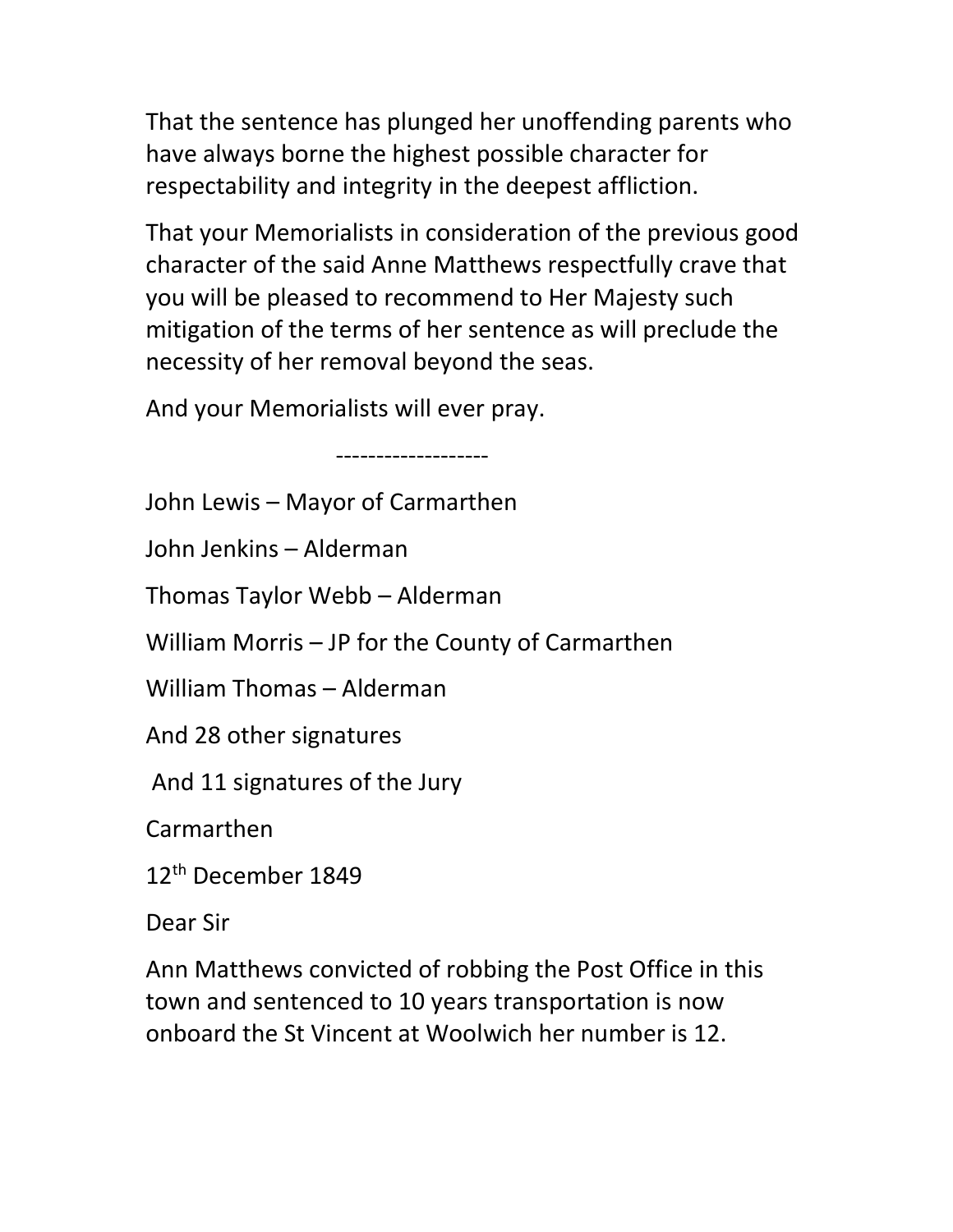A memorial signed by all the respectable inhabitants of the place, pray that she might be permitted to pass the period in England was presented to Mr Saunders Davis the Member for the County.

Mr Evans Member for Herefordwest and myself and we indulge and hope that the request would be complied with at the request of her afflicted parents I now venture to addre3ss you hoping that it is not too late to  $\lceil$  | her.

I am not aware whether Sir George Grey is in town and therefore taken the liberty of and addressing you which I hope you will excuse and I shall be much obliged by any [ ] you may be pleased to make in her behalf

I am dear Sir

Your faithful and obedient servant

D Morris

-------------------------------

Parliament Street

28 December 1849

Captain O'Brian

Transmits report of character and conduct of Ann Matthews a convict recently embarked in the Cadet from Millbank

-----------------------

45 Parliament Street

28th December 1849

Sir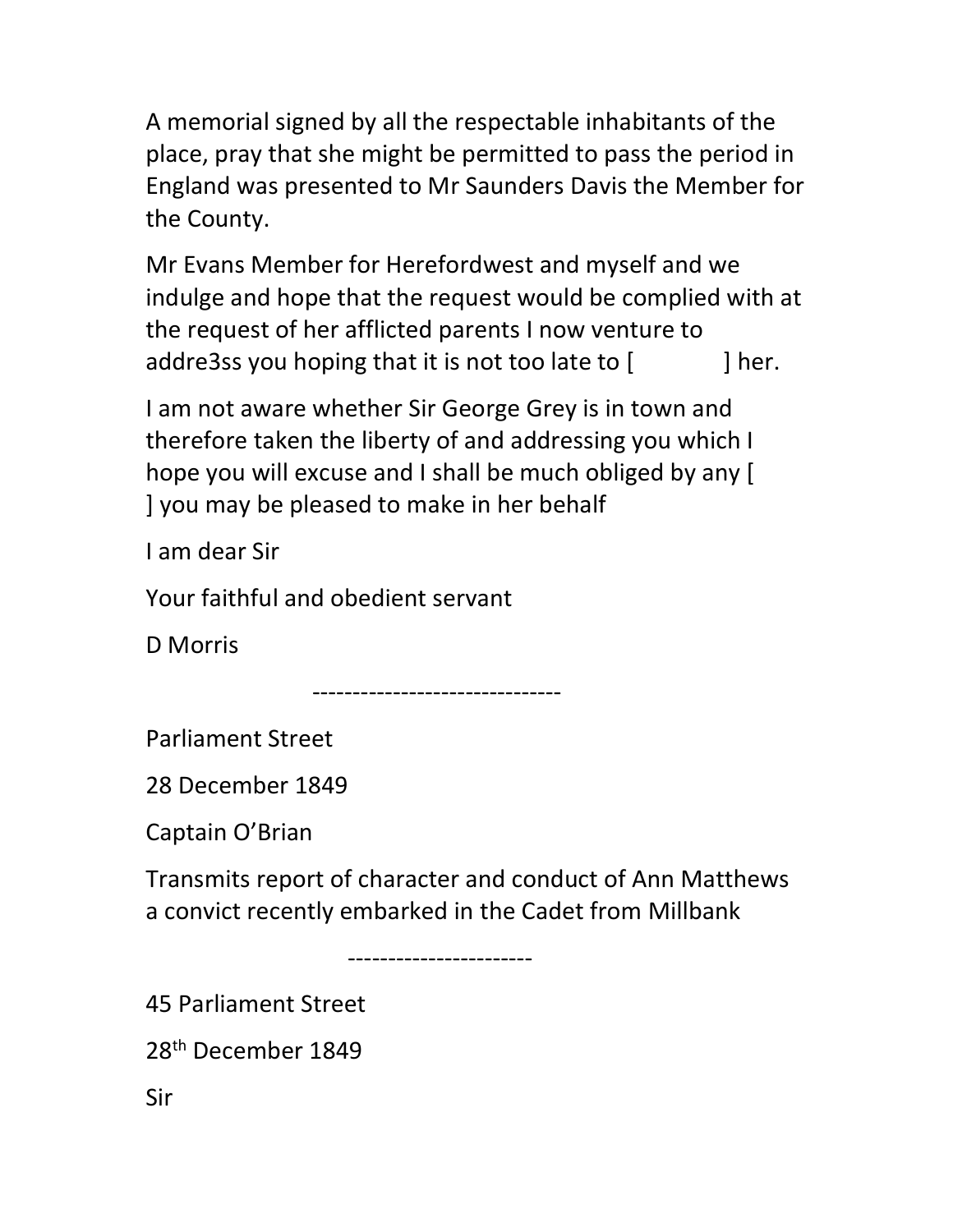In compliance with the instructions in your letter dated the 24<sup>th</sup> inst. I beg to transmit a report from the Governor of Millbank Prison on the character and conduct of Ann Matthews a convict recently embarked onboard the ship St Vincent, from which appears that the conduct of this prisoner had been exemplary during her confinement at Millbank

I am Sir

Your most obedient servant

D Brien

To

Waddington Esq

-------------------------

Van Diemens's Land

Government House

3 rd July 1850

No 147 Miscellaneous

My Lord

I have the honour to acknowledge the receipt of your Lordships despatch No 16 of the 25<sup>th</sup> January last, transmitting a copy of a letter which had been received from the Home Office on behalf of a convict named Anne Matthews and in compliance with your Lordship's desire that I will give this woman the benefit of the indulgence which Secretary Sir George Grey recommend should be extended to her, I have the honour to recommend that her conduct having been free from offence since her arrival in the Colony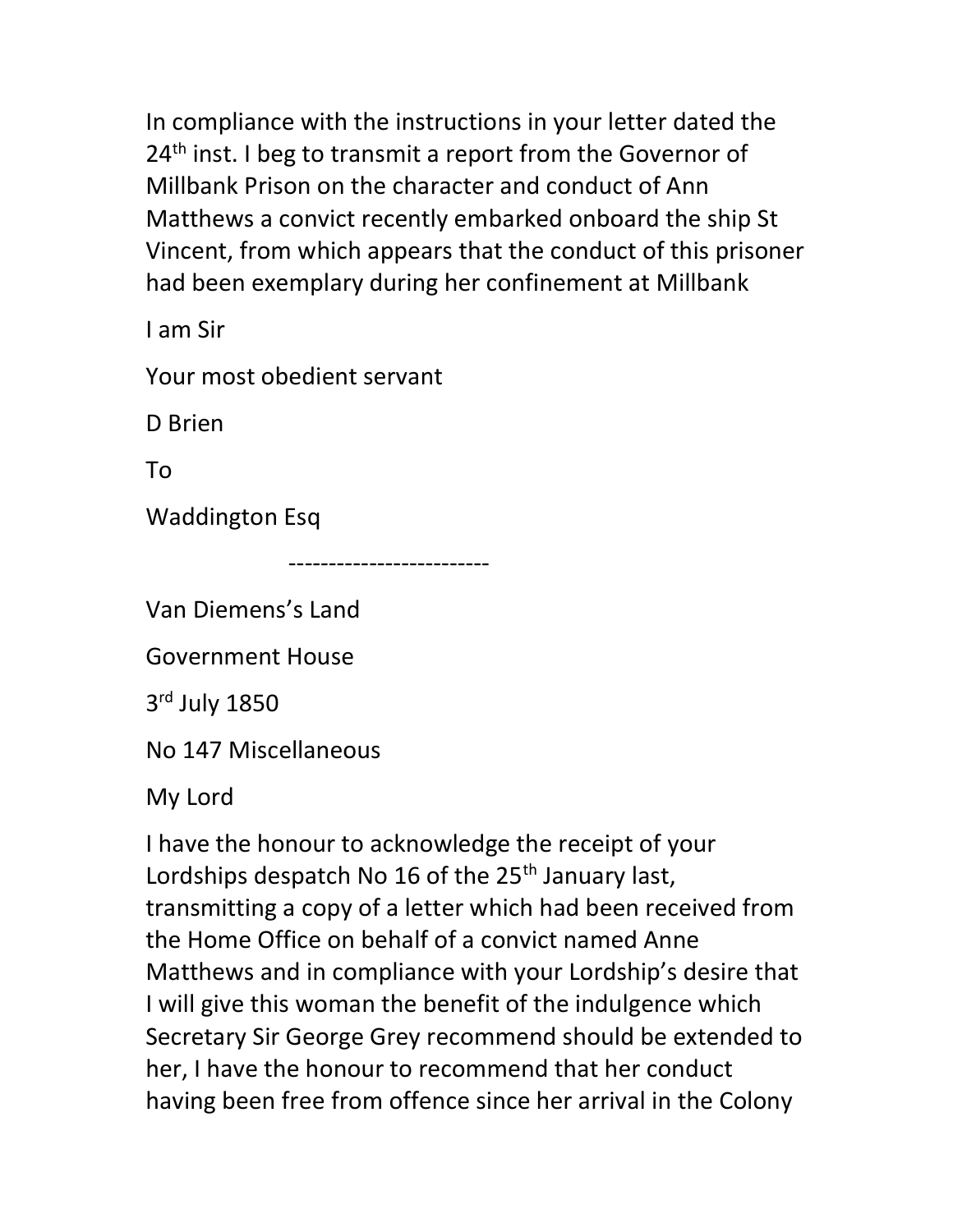I may be authorised to grant her the indulgence of a Ticket of Leave

I have

(signed)

W Dennison

-----------------

Downing Street

19<sup>th</sup> January 1851

Stating that a Ticket of Leave has been granted to Anne Matthews a convict in V.D.L.

GG

-------------------------------

Downing Street

10<sup>th</sup> January 1851

Sir

With reference to your letter of the 29<sup>th</sup> December 1849 in behalf of Anne Matthews, a convict in Van Diemens Land, I am directed by Earl Grey to request you will inform the secretary of State for the Home Department that in compliance with the recommendation from the lieutenant Governor of that Colony, contained in the enclosures despatched , Earl Grey had conveyed to him authority for granting to the prisoner the indulgence of a Ticket of leave.

I am